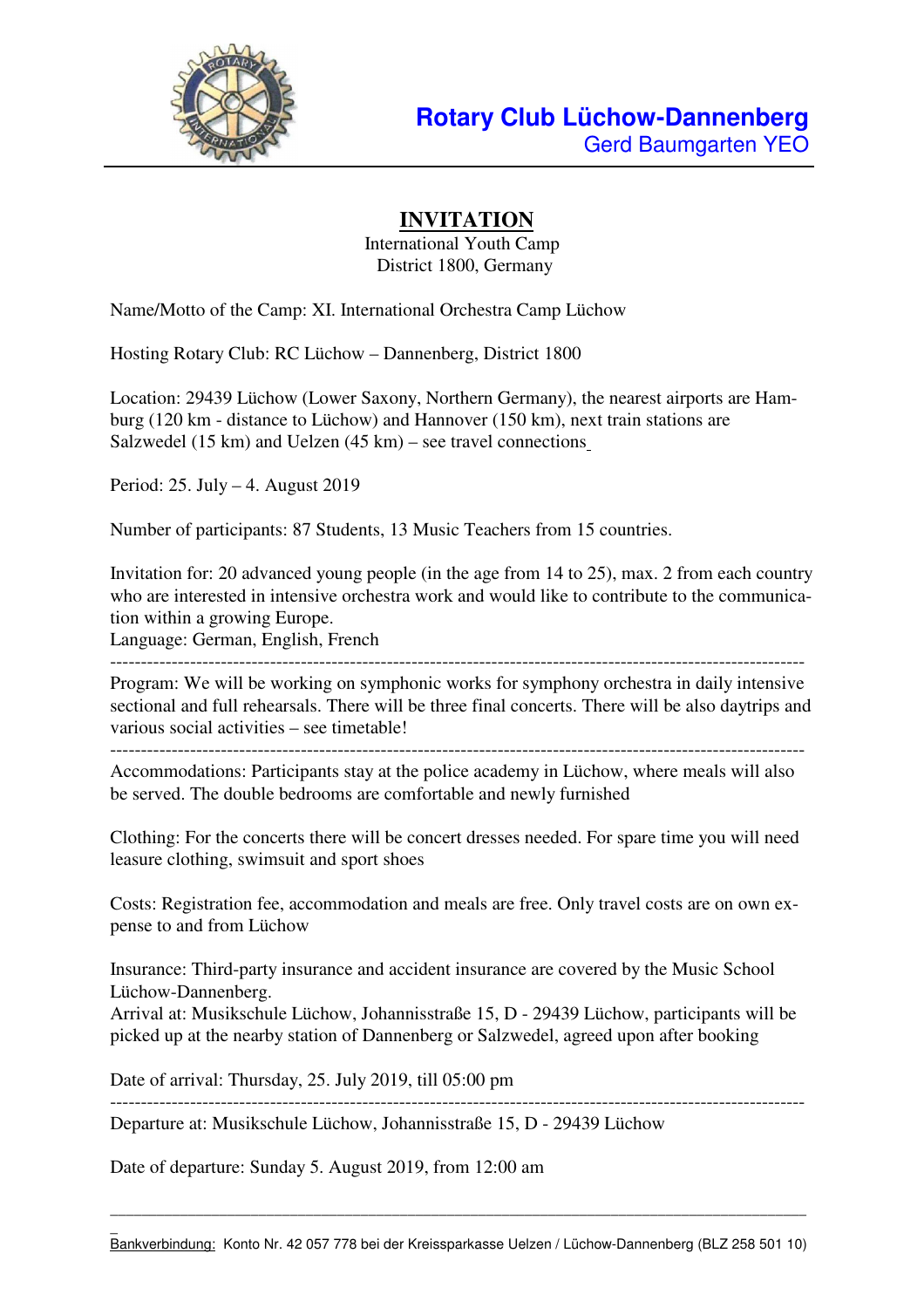It will be worked on symphonic works for Symphony orchestra:

*Ludwig van Beethoven: Leonore Overture No 3 Edward Elgar: Cello concerto in e-minor op. 85 Solistin: Alina Jacqueline Stieldorf Johannes Brahms: Symphony No. 1 c-minor op. 68r*  -----------------------------------------------------------------------------------------------------------------

Additional informations: *Violin I, Violin II, Viola, Cello, Double Bass, Flutes, Oboes, Clarinets, Bassoons, Horns, Trumpets, Trombones, Tuba, Harp, Timpani and Percussion* 

Music will be send to the participants for individual practice a few weeks before the camp starts.

Applications closing date: 31. March 2019

Application to be send to:

-----------------------------------------------------------------------------------------------------------------

### **Musikschule Lüchow-Dannenberg Johannisstraße 15 D-29439 Lüchow Germany**

**Tel.: +49-5841 – 97 97 91 Fax.: +49-5841 – 97 97 92** 

**info@dan-musik.de**

### **You will find more informations under:**

**http://www.dan-musik**

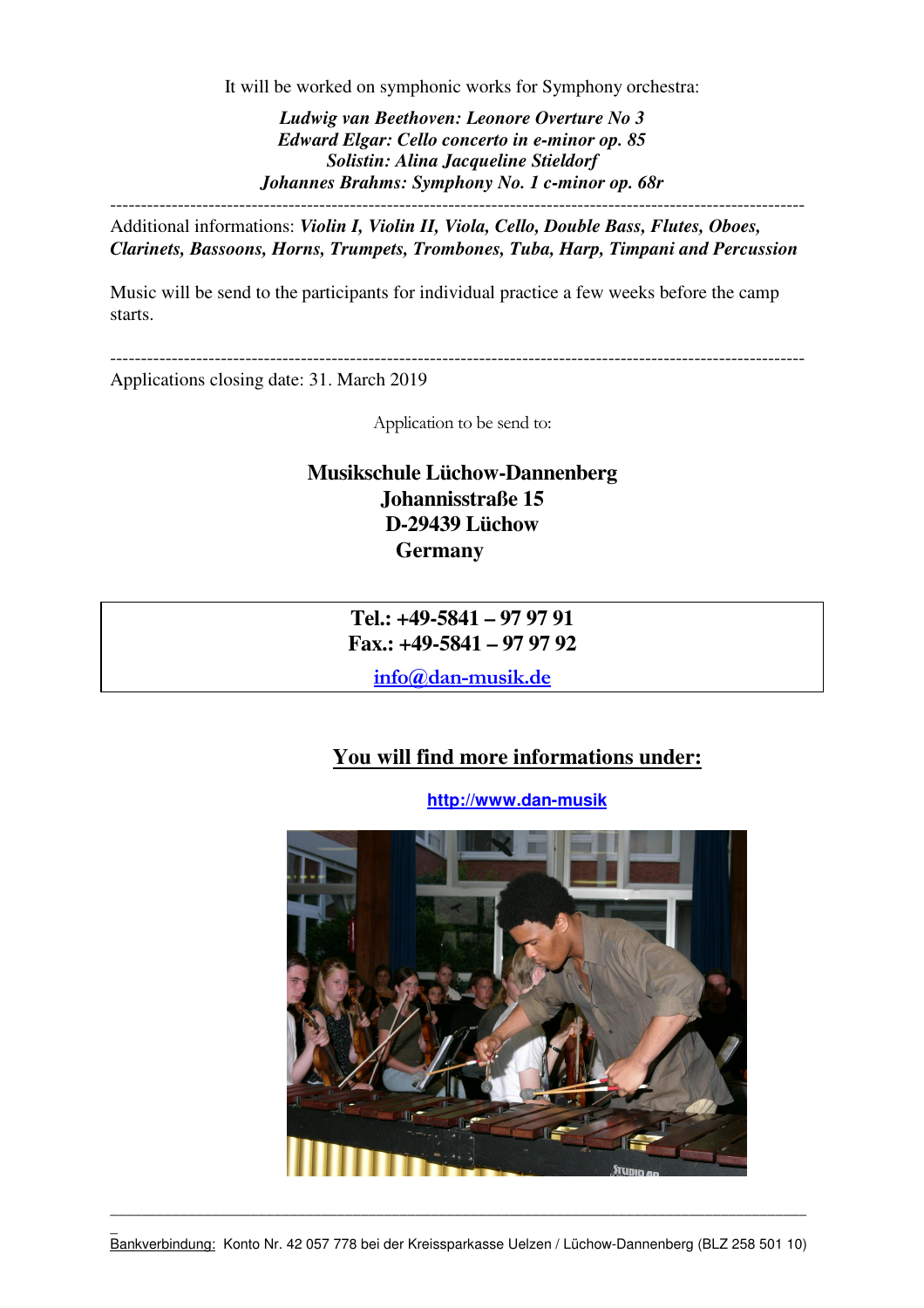# **Travel connections to Lüchow (Wendland)**

# **SHUTTLE BUS FROM HAMBURG AIRPORT TO LÜCHOW JULY/25/2017 Departure 03:00 pm**

#### **By car**

From Lüneburg coming take the B 216 to Dannenberg, after the village Tripkau turn onto the B 248 to Lüchow

From Uelzen coming take the B 493 to Lüchow

From Salzwedel coming take the B 248 to Lüchow

#### **By train**

| 1. From Lüneburg coming a bus connection exists to Dannenberg and Lüchow             |            |                    |         |
|--------------------------------------------------------------------------------------|------------|--------------------|---------|
| departure from Lüneburg: 01:33pm                                                     |            | arrival in Lüchow: | 03:10pm |
|                                                                                      | 02:59pm    | arrival in Lüchow  | 04:57pm |
|                                                                                      | 04:23pm    | arrival in Lüchow  | 06:13pm |
| 2. From Uelzen coming a bus connection exists to Lüchow (you have to change the bus) |            |                    |         |
| departure from Uelzen:                                                               | $01:21$ pm | arrival in Lüchow: | 02:57pm |
|                                                                                      | 02:01pm    | arrival in Lüchow  | 03:10pm |
|                                                                                      | 03:21pm    | arrival in Lüchow  | 04:57pm |
| 3. From Salzwedel coming a bus connection exists to Lüchow                           |            |                    |         |
| departure from Salzwedel: 12:20am                                                    |            | arrival in Lüchow: | 12:53pm |
|                                                                                      | 02:20pm    | arrival in Lüchow: | 02:53pm |
|                                                                                      | 05:40pm    | arrival in Lüchow  | 06:15pm |
|                                                                                      | 06:50pm    | arrival in Lüchow  | 07:23pm |

#### **From the bus station it is a five minute walk to the music-school in Lüchow:**

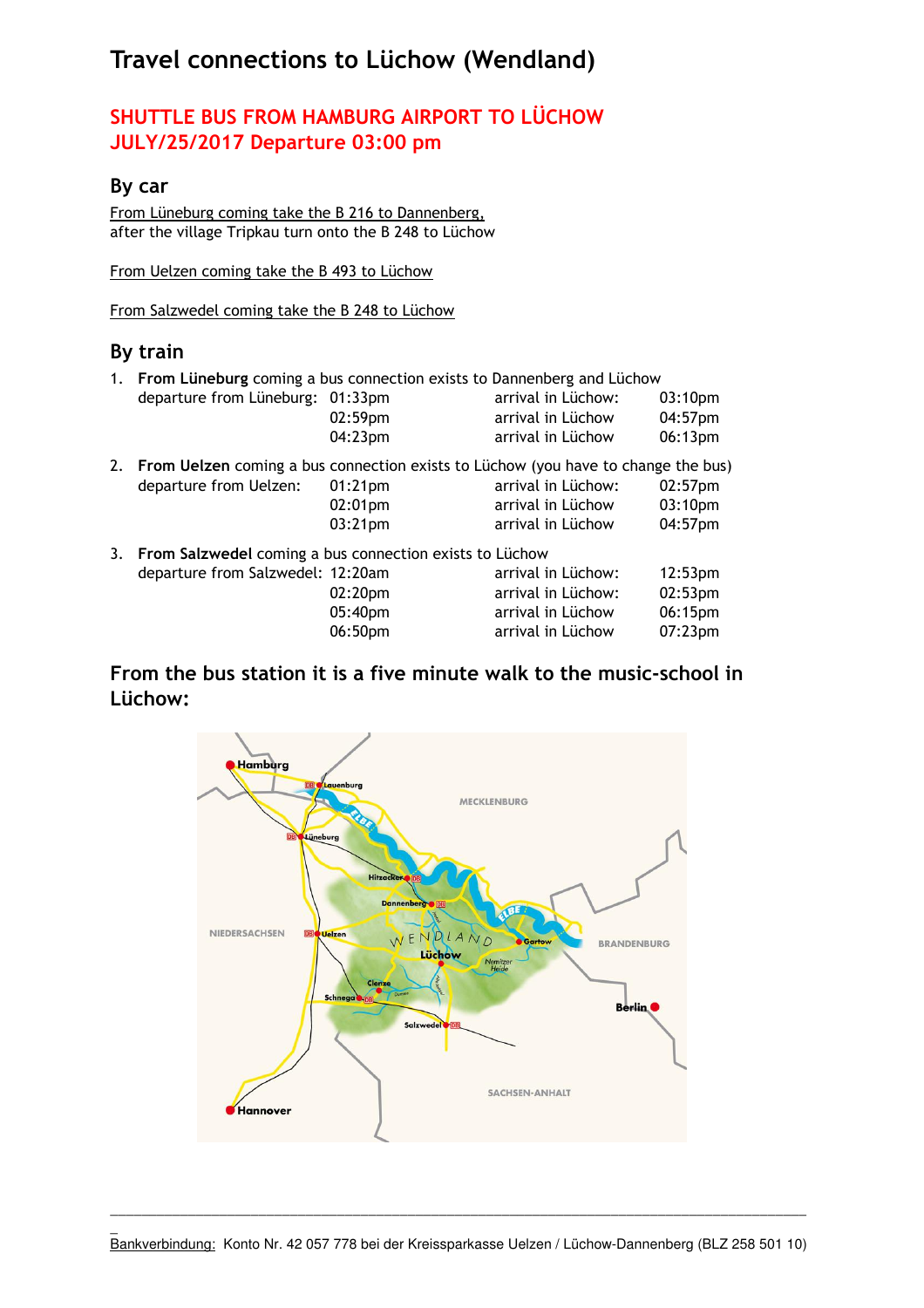# Timetable for the XI. International Orchestra Camp

Participants of the Rotaryprogram are invited to arrive 2 days earlier. Then they stay in private families.

| Thursday, 25th July                                     |                                                           |  |  |  |  |
|---------------------------------------------------------|-----------------------------------------------------------|--|--|--|--|
| until 5.00pm                                            | Arrival of the participants in Lüchow (Musikschule)       |  |  |  |  |
| 5.00pm - 6.30pm                                         | Inspection of the accommodation; dinner + room allocation |  |  |  |  |
| 7.00pm                                                  | Welcoming the orchestra; Full rehearsal                   |  |  |  |  |
| Friday, 26th july                                       |                                                           |  |  |  |  |
| 7.30am - 8.30am                                         | <b>Breakfast</b>                                          |  |  |  |  |
| 10.00am - 1.00pm                                        | Full rehearsal                                            |  |  |  |  |
| 1.00 <sub>pm</sub>                                      | Lunch                                                     |  |  |  |  |
| $3.00 \text{pm} - 5.30 \text{pm}$                       | Sectional rehearsal                                       |  |  |  |  |
| 6.00 <sub>pm</sub>                                      | Dinner                                                    |  |  |  |  |
| 7.30pm - 9.00pm                                         | Sectional rehearsal                                       |  |  |  |  |
| Saturday, 27th July                                     |                                                           |  |  |  |  |
| 7.30am - 8.30am                                         | <b>Breakfast</b>                                          |  |  |  |  |
| $10.00am - 1.00pm$                                      | Sectional rehearsal                                       |  |  |  |  |
| 1.00 <sub>pm</sub>                                      | Lunch                                                     |  |  |  |  |
| $3.00$ pm - $5.30$ pm                                   | Sectional rehearsal                                       |  |  |  |  |
| 7.00pm                                                  | Barbecue with the Rotarian Club Lüchow-Dannenberg         |  |  |  |  |
|                                                         |                                                           |  |  |  |  |
| Sunday, 28th July                                       |                                                           |  |  |  |  |
| 7.30am - 8.30am                                         | <b>Breakfast</b>                                          |  |  |  |  |
| 10.00am - 1.00pm                                        | Full rehearsal                                            |  |  |  |  |
| 1.00 <sub>pm</sub>                                      | Lunch                                                     |  |  |  |  |
| $3.00$ pm $- 5.30$ pm                                   | Sectional rehearsal                                       |  |  |  |  |
| 6.00 <sub>pm</sub>                                      | Dinner                                                    |  |  |  |  |
| $7.30$ pm $-9.00$                                       | Full rehearsal                                            |  |  |  |  |
|                                                         |                                                           |  |  |  |  |
| Monday, 29th July<br>7.30am - 8.30am                    | <b>Breakfast</b>                                          |  |  |  |  |
| 10.00am - 1.00pm                                        | Full rehearsal                                            |  |  |  |  |
| 1.00 <sub>pm</sub>                                      | Lunch                                                     |  |  |  |  |
| 3.00pm - 5.30pm                                         | Sectional rehearsal                                       |  |  |  |  |
| 6.00 <sub>pm</sub>                                      | Dinner                                                    |  |  |  |  |
| 7.30pm - 9.00pm                                         | Full rehearsal                                            |  |  |  |  |
|                                                         |                                                           |  |  |  |  |
| Tuesday, 30th July                                      |                                                           |  |  |  |  |
| 7.30am - 8.30am                                         | <b>Breakfast</b>                                          |  |  |  |  |
| 10.00am - 1.00pm                                        | Full rehearsal with Soloist                               |  |  |  |  |
| 1.00 <sub>pm</sub><br>$3.00$ pm - $5.30$ pm             | Lunch                                                     |  |  |  |  |
|                                                         | Full rehearsal<br>Dinner                                  |  |  |  |  |
| 6.00 <sub>pm</sub><br>7.30pm                            | Workshop for the sponsors of the Orchestra camp           |  |  |  |  |
|                                                         |                                                           |  |  |  |  |
| <b>Wednesday, 31st July</b>                             |                                                           |  |  |  |  |
| 7.30am - 8.30am                                         | <b>Breakfast</b>                                          |  |  |  |  |
| 10.00am - 1.00pm                                        | Sectional rehearsal<br>Lunch                              |  |  |  |  |
| 1.00 <sub>pm</sub><br>$3.00 \text{pm} - 5.30 \text{pm}$ | Full rehearsal                                            |  |  |  |  |
|                                                         |                                                           |  |  |  |  |
| 6.00 <sub>pm</sub><br>7.30pm - 9.00pm                   | Dinner<br>Full rehearsal                                  |  |  |  |  |
|                                                         |                                                           |  |  |  |  |
| <b>Thursday, 1th August</b>                             |                                                           |  |  |  |  |
| 7.30am - 8.30am                                         | <b>Breakfast</b>                                          |  |  |  |  |
| 10.00am - 1.00pm                                        | Full rehearsal                                            |  |  |  |  |
| 1.00 <sub>pm</sub>                                      | Lunch                                                     |  |  |  |  |
| $3.00$ pm - $5.30$ pm                                   | Full rehearsal                                            |  |  |  |  |
| 6.00 <sub>pm</sub>                                      | Dinner                                                    |  |  |  |  |
| 7.00pm - 9.00pm                                         | Full rehearsal                                            |  |  |  |  |